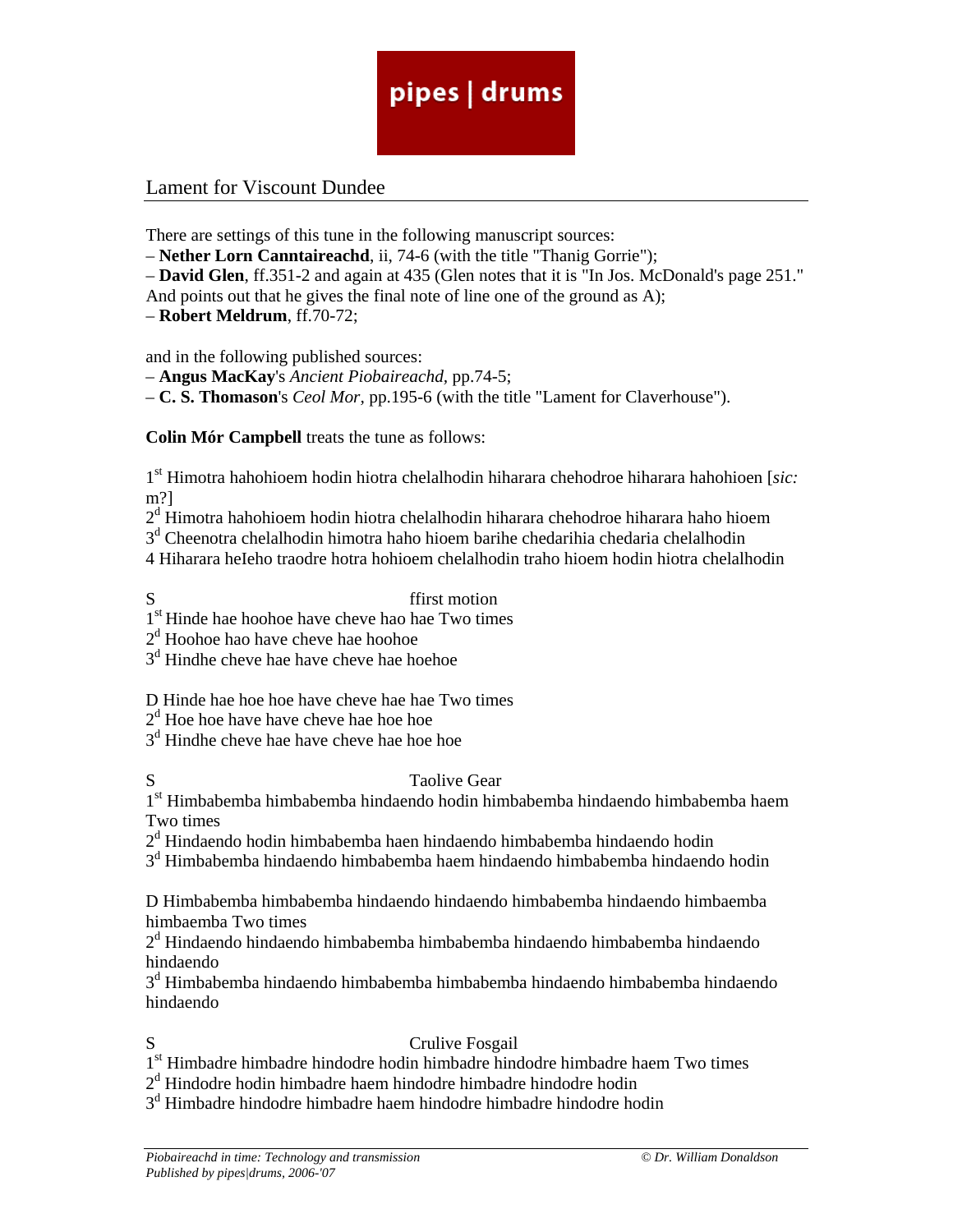D Himbadre himbadre hindodre hindodre himbadre hindodre himbadre himbadre two times

 $2<sup>d</sup>$  Hindodre hindodre himbadre hindodre hindodre hindodre hindodre hindodre

3<sup>d</sup> Himbadre hindodre himbadre himbadre hindodre himbadre hindodre hindodre

Colin Campbell's is a brisk no-nonsense account of the tune. It omits the "second variation" played today, proceeding from the ground to a siubhal singling/doubling, from thence to a taorluath fosgailte singling/doubling/ and finally to a crunluath singling/doubling. The overall effect is neat, economical and stylish.

**Angus MacKay** treats the tune like this: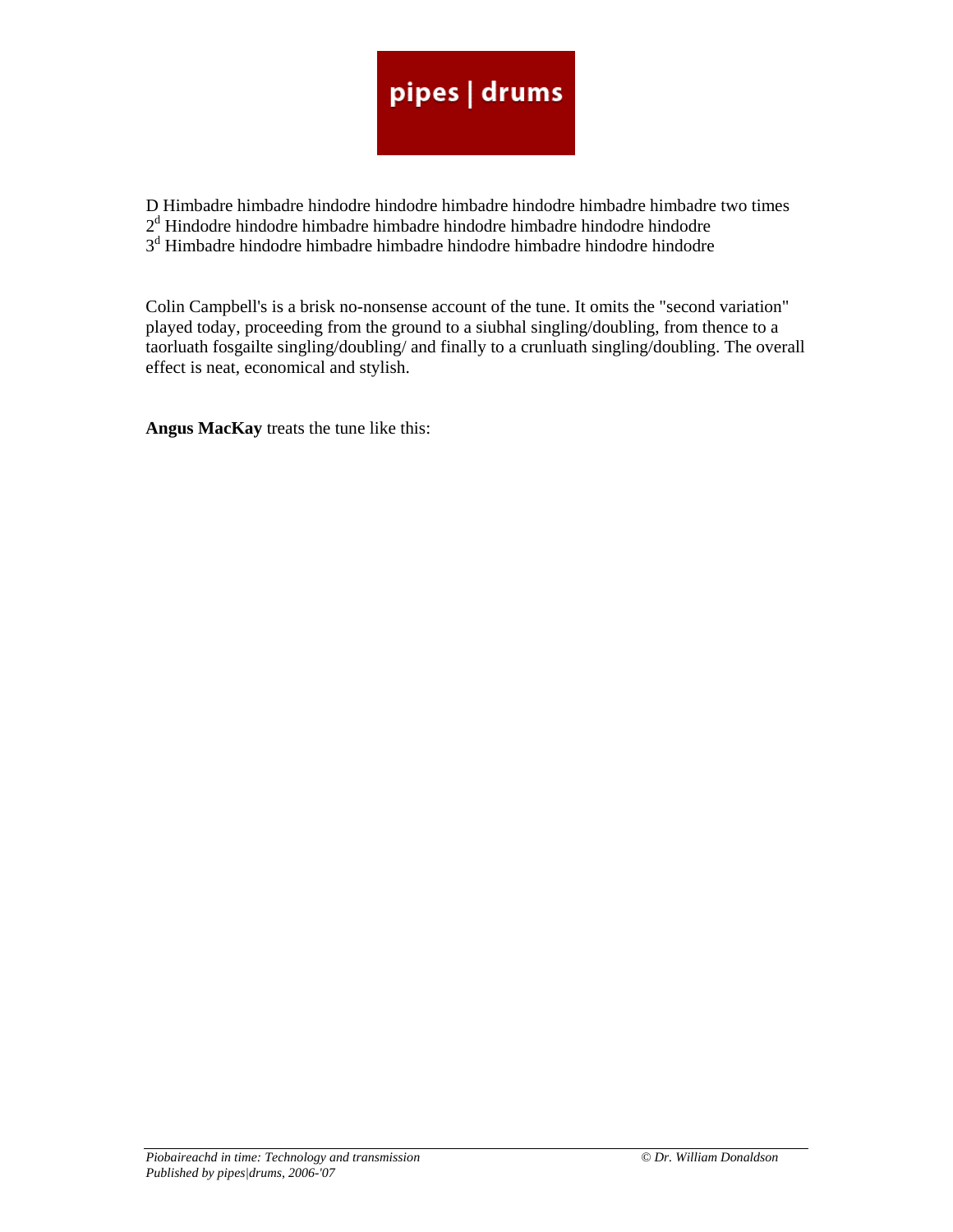74 CUMHA CIILABHERS. The Viscount of Dundee's Lament. A. D. 1689.  $XXX \oplus \bullet$  $\mathbb{R}$  of  $\mathbb{R}$  $\begin{array}{c} \mathbf{y} \\ \mathbf{y} \end{array}$  $\frac{1}{\sqrt{2}}\int_{0}^{1}\frac{1}{\sqrt{2}}\left|\frac{1}{\sqrt{2}}\right|^{2}$  $\frac{1}{2}$  $\frac{1}{6}$  $\mathbb{E}[f_{\text{eff}}]$  ,  $\mathbb{E}[f_{\text{eff}}]$  ,  $\mathbb{E}[f_{\text{eff}}]$  ,  $\mathbb{E}[f_{\text{eff}}]$  ,  $\mathbb{E}[f_{\text{eff}}]$  $\bar{z}$ र्वनी  $\frac{1}{2}$ 

Note.The Bistory of each Pichairenchd, as far as known to the Editor, will be found in the Notes at the end of the Volume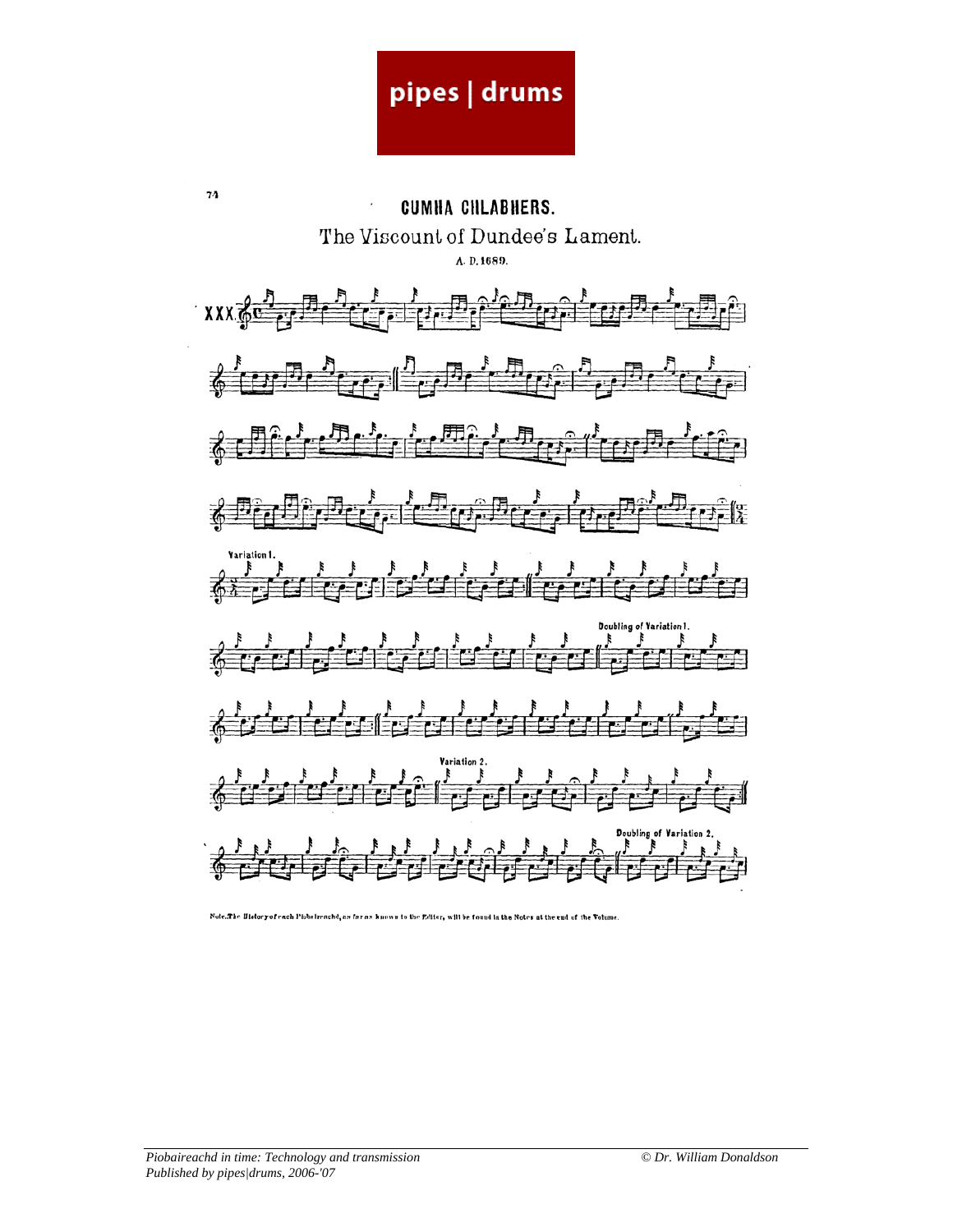Œ Doubling of iation 3  $D. C.$ Crun-luath **Doublin** D.C. Thema.

Angus MacKay's is the earliest score to include the second variation which is normally played nowadays. At the same time, his text is seriously corrupt. The reader will note the misplaced throw on the D in line one of the Ground, and that the end of each part has the last two bars missing from variation two singling onwards.

**C. S. Thomason** produced an emended text in *Ceol Mor* citing Donald MacKay, who had learned this tune directly from Donald Cameron, but even this was not free from error as we see in the figure at the end of bar two in the ground which on analogy with the other scores

 $75$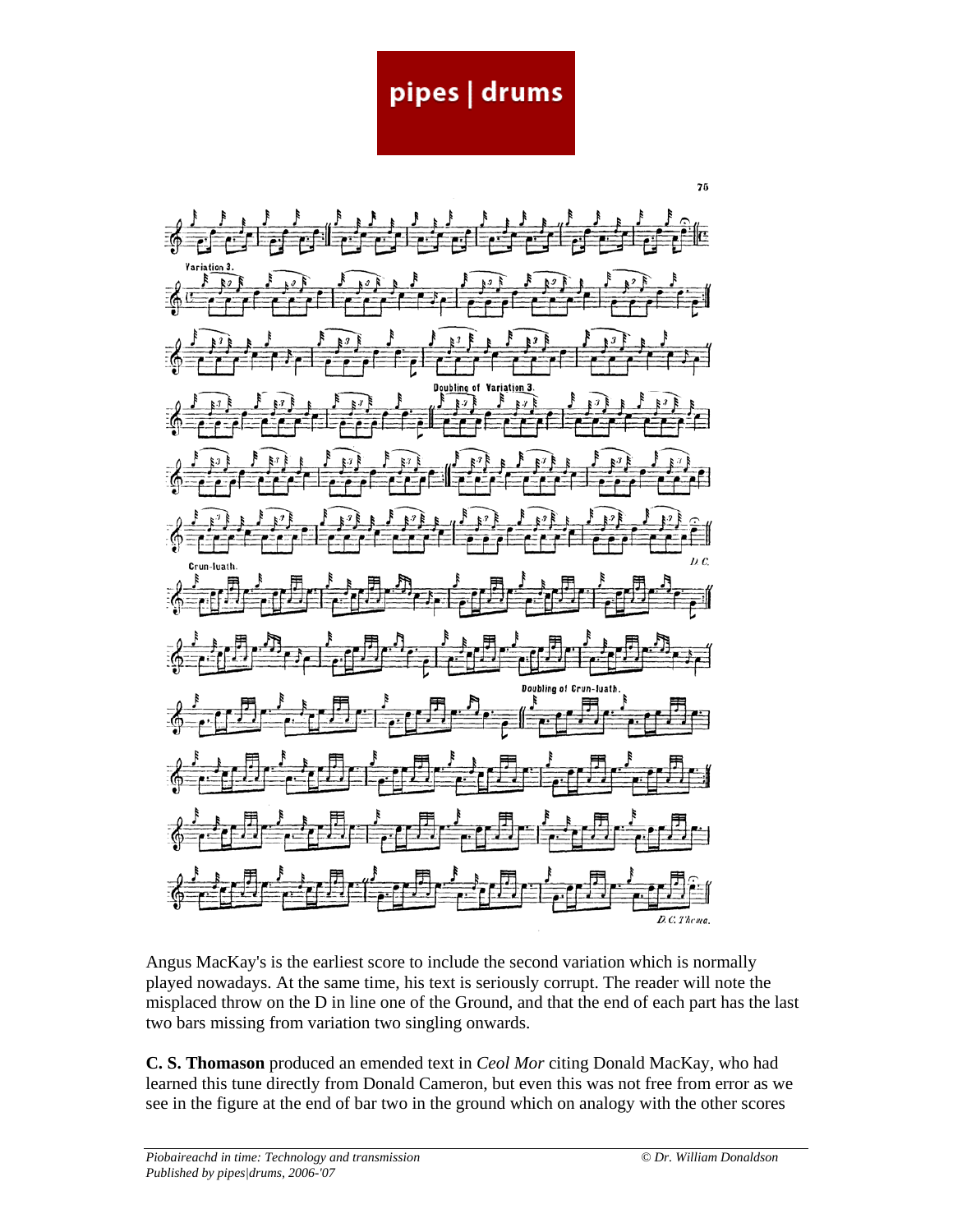and the treatment of the same movement towards the end of line three of Thomason's score ought to be a B semi quaver followed by a quaver D with a throw on it. Thomason times the tune like this:

$$
\frac{1}{2}
$$



**David Glen** has two settings one full and closely resembling the one currently played, and another fragmentary one of the ground only in a variant form clearly supplied by Simon Fraser in Australia. Neither score is reproduced here.

**Robert Meldrum**'s setting adds nothing to the stylistic possibilities of the tune and is not reproduced here.